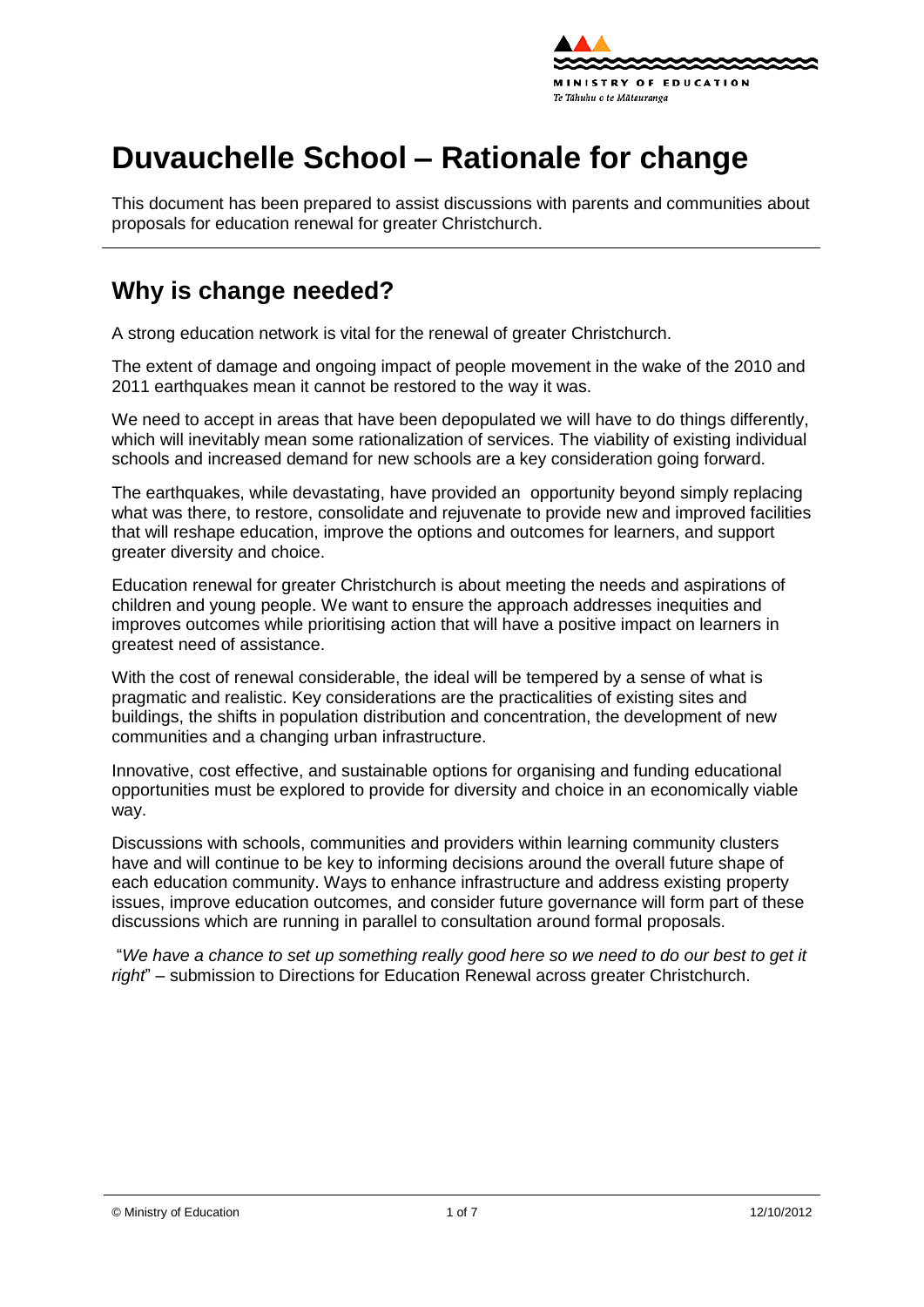# **Why is it proposed my school close?**

People movement and land and or building damage as a result of the earthquakes are the catalysts for change across the network across greater Christchurch.

Many school buildings suffered significant damage, school sites have been compromised and there were 4,311 fewer student enrolments across greater Christchurch at July 2012 compared to July 2010 $^1$ .

Even before the earthquake there were around 5,000 spaces already under-utilised in the network.

The Akaroa cluster consists of a number of isolated communities which are serviced by small schools, each of which is important as it provides education to a discrete community of learners. Closing Duvauchelle School and Okains Bay School but retaining the sites as hubs of Akaroa Area School would provide better coverage and access to education services for learners.

Akaroa Area School, which is the only secondary provision directly available to these communites, would be retained, repaired and expanded to support the hubs

### **Land**

While geotechnical considerations are unlikely to be a factor at this site, further investigation may be required if further development is undertaken on this site.

### **Buildings**

The buildings on the Duvauchelle Primary School site have suffered very minor earthquake damage. This was minor cracking to soffits. Repairs have been completed.

At present no buildings have been identified as requiring structural strengthening.

Detailed Engineering Evaluations (DEE"s) are scheduled for completion for the end of 2013 and will confirm the scale of any work, if required.

Buildings on site have been flagged for weather tightness remediation

### **Indicative Ten Year Property Costs\***

| Indicative Ten Year Property Costs for Duvauchelle School                                                                                 | \$0.3 Million |
|-------------------------------------------------------------------------------------------------------------------------------------------|---------------|
| Note: This figure may vary from amounts previously presented and may be<br>subject to change when more detailed assessments are complete. |               |

The above costs are predominately condition assessment and weather tightness remediation works.

*\*These preliminary cost estimates are based upon information, data and research carried out by external parties. They are dependent on the information and assumptions included. While these results may vary as further information and/or assumptions are modified, these preliminary estimates will continue to provide the initial basis for costs of these projects.*

1

 $1$  This figure includes international fee-paying students.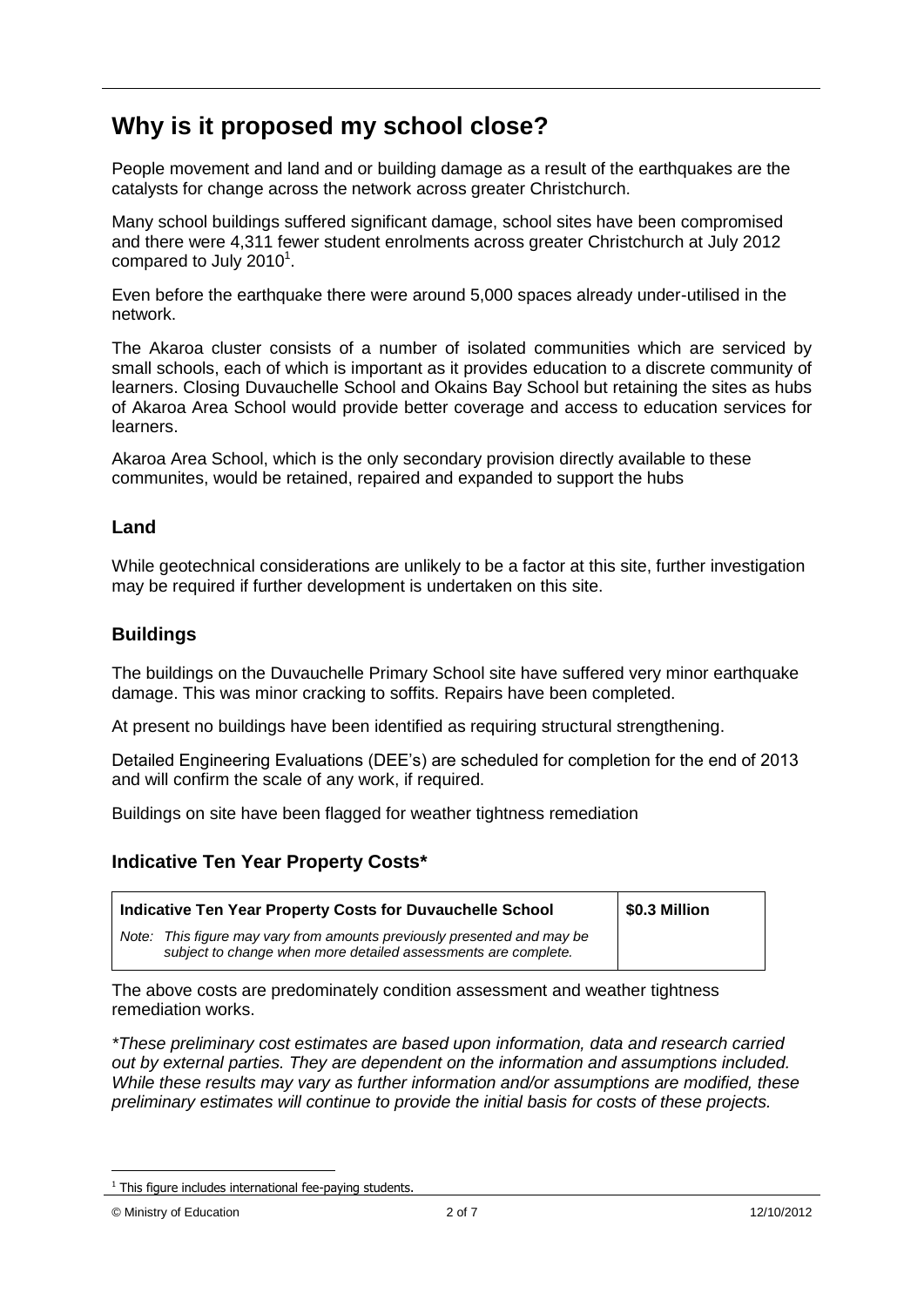### *Cost estimate information*

**For condition assessment** – a physical site inspection was undertaken of every building to evaluate the anticipated maintenance requirements at each school for the next 10 years.

**For assessing earthquake damage** – the recording and quantifying of earthquake damage and indicative repair costs from all events was undertaken. These reports were reviewed by professional loss adjustors and are being used to support the Ministry"s insurance claim.

**For assessing structural strengthening** – Information gathered via a national desktop study and during site visits by project managers and engineers has informed indicative assessments around strengthening which have been, or are being confirmed through the Detailed Engineering Evaluation (DEE) process. All follow up site specific invasive investigations are being carried out by qualified engineers who interpret the findings and recommend further testing as appropriate.

**For assessing weather tightness** – cost estimates were developed as part of a national survey of school buildings. Further detailed assessments were carried out on buildings identified through this exercise.

#### **People**

Duvauchelle School had a July 2012 roll of 23 which is substantially below that of 2008.

| <b>School Name</b>       | <b>Type</b>                      | <b>Authority</b> | 2008 | 2010 | 2012 |
|--------------------------|----------------------------------|------------------|------|------|------|
| Akaroa Area School       | Composite (Year 1-15)            | State            | 125  | 128  | 147  |
| Duvauchelle School       | Contributing (Year 1-6)<br>State |                  | 35   | 23   | 23   |
| Le Bons Bay School       | Full Primary (Year 1-8)          | State            | 13   | 12   | 4    |
| Little River School      | Full Primary (Year 1-8)          | State            | 75   | 86   | 85   |
| <b>Okains Bay School</b> | Full Primary (Year 1-8)          | State            | 22   | 13   | 18   |
| <b>Total</b>             |                                  |                  | 270  | 262  | 277  |

*Rolls of schools in the cluster: July rolls 2008, 2010, 2012<sup>2</sup>*

*Akaroa Area School year 1-8 Rolls: July rolls 2008, 2010, 2012<sup>3</sup>*

| <b>School Name</b> | Type                  | <b>Authority</b> | 2008 | 2010 | 2012 |
|--------------------|-----------------------|------------------|------|------|------|
| Akaroa Area School | Composite (Year 1-15) | State            | 80   | 70   | 92   |

While the rolls have declined at Le Bons Bay, Duvachelle, and Okains Bay School from 2008 to 2012, Akaroa Area and Little River Schools have experienced roll growth.

<sup>1</sup> <sup>2</sup> July School Rolls are total July rolls, excluding international fee paying students.

<sup>&</sup>lt;sup>3</sup> July School Rolls are total July rolls, excluding international fee paying students.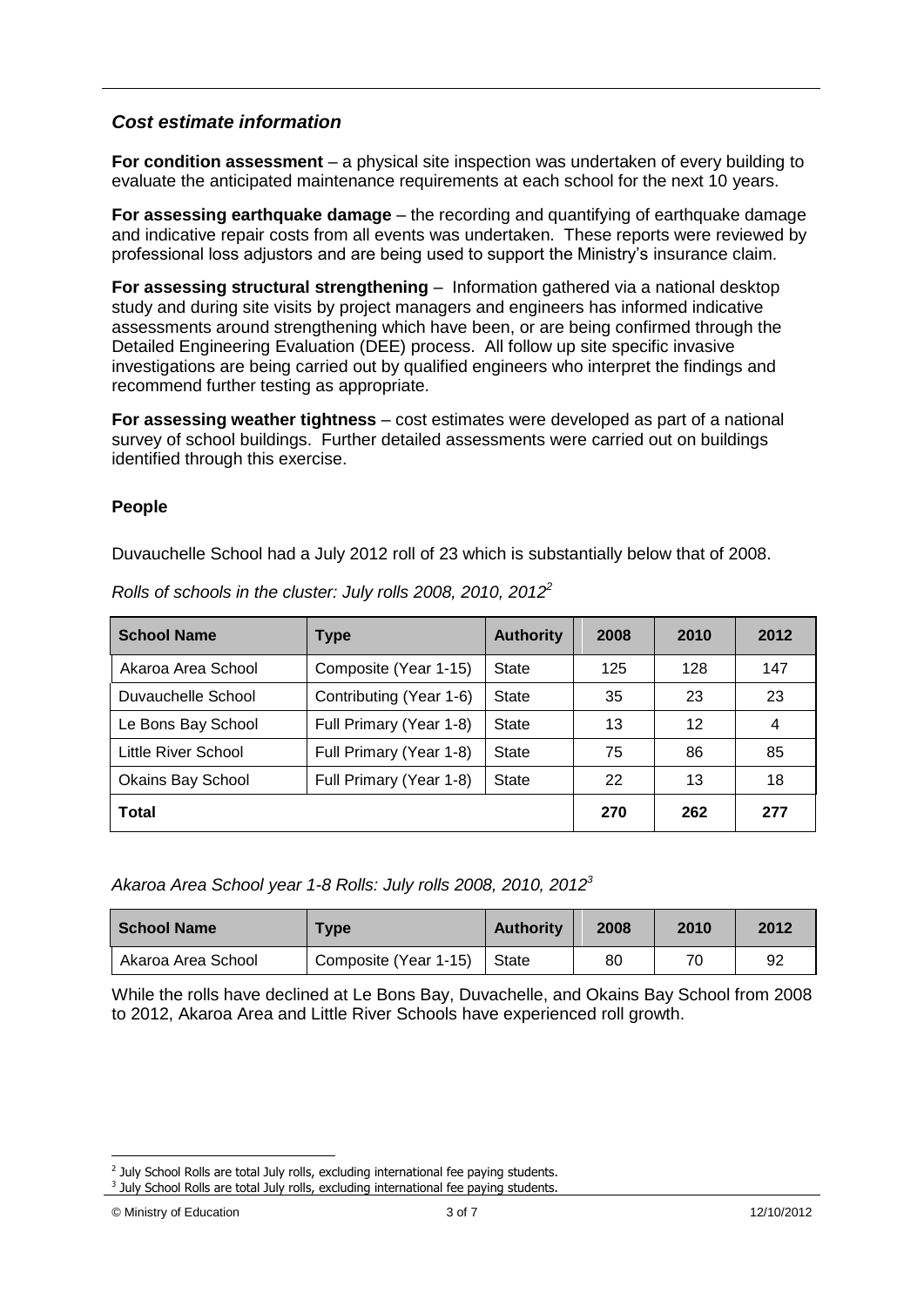### *Student Distribution patterns***<sup>4</sup>**

Due to the isolated nature of the Akaroa cluster, few students travel in to or out of the cluster to attend school.

Of the 175 year 1-8 July 2012 student address records within the Akaroa cluster, 70 students (40%) resided within 1 km<sup>5</sup> of a state provider of education at their year level<sup>6</sup>, and 136 (78%) reside within 5 km of an appropriate education provider.

#### *Note: Students often do not attend the closest school.*

Of the 92 year 9-15 July 2012 student address records within the Akaroa cluster, 12 students (13%) resided within 1 km of a state provider of education at their year level (Akaroa Area School), and 22 (24%) reside within 5 km of an appropriate education provider.

Analysis of July 2012 student address data shows around 99% (173) of the 175 year 1-8 students living in the Akaroa cluster catchment attended a state school, no students were enrolled at state integrated schools and 1% (2) were enrolled at private schools.

*Schools with the highest number of enrolments of year 1-8 students living in the Akaroa cluster catchment.*

| <b>School</b>                     | <b>Authority</b> | # students <sup>7</sup> | $% ^{8}$ |
|-----------------------------------|------------------|-------------------------|----------|
| Little River School               | <b>State</b>     | 71                      | 41%      |
| Akaroa Area School                | <b>State</b>     | 68                      | 39%      |
| Duvauchelle School                | <b>State</b>     | 18                      | 10%      |
| <b>Okains Bay School</b>          | <b>State</b>     | 10                      | 6%       |
| Tai Tapu School                   | <b>State</b>     | 5                       | 3%       |
| <b>Medbury Preparatory School</b> | Private          |                         | $< 1\%$  |
| Rangi Ruru Girls' School          | Private          |                         | $< 1\%$  |
| <b>Lincoln Primary School</b>     | <b>State</b>     |                         | $< 1\%$  |

Analysis of July 2012 student address data shows around 93%(86) of the 92 year 9-15 students living in the Akaroa cluster catchment attended a state school. No students were enrolled at state integrated schools. Seven percent (6) were enrolled at private schools.

*Schools with the highest number of enrolments of year 9-15 students living in the Akaroa cluster catchment*

| <b>School</b>            | <b>Authority</b> | # students $9$ | %10   |
|--------------------------|------------------|----------------|-------|
| Akaroa Area School       | <b>State</b>     | 41             | 44.6% |
| Lincoln High School      | <b>State</b>     | 35             | 37.6% |
| Unlimited Paenga Tawhiti | <b>State</b>     |                | 4.3%  |

<sup>1</sup> <sup>4</sup> Analysis includes all crown "funded" students only, i.e. regular, regular adult, returning adult & extramural. It reflects the student"s home address – which bears no relationship to the school they were enrolled at. Not all student records were address matched.

<sup>&</sup>lt;sup>5</sup> Distances are "as the crow flies", in a radius around the school.

<sup>6</sup> Taking into account the current contributing (Year 1-6) status of Duvauchelle School.

 $<sup>7</sup>$  Number of all year 1-8 students in the cluster that attend a given school</sup>

<sup>&</sup>lt;sup>8</sup> Percentage of all year 1-8 students in the cluster that attend a given school

<sup>&</sup>lt;sup>9</sup> Number of all year 9-15 students in the cluster that attend a given school

 $10$  Percentage of all year 9-15 students in the cluster that attend a given school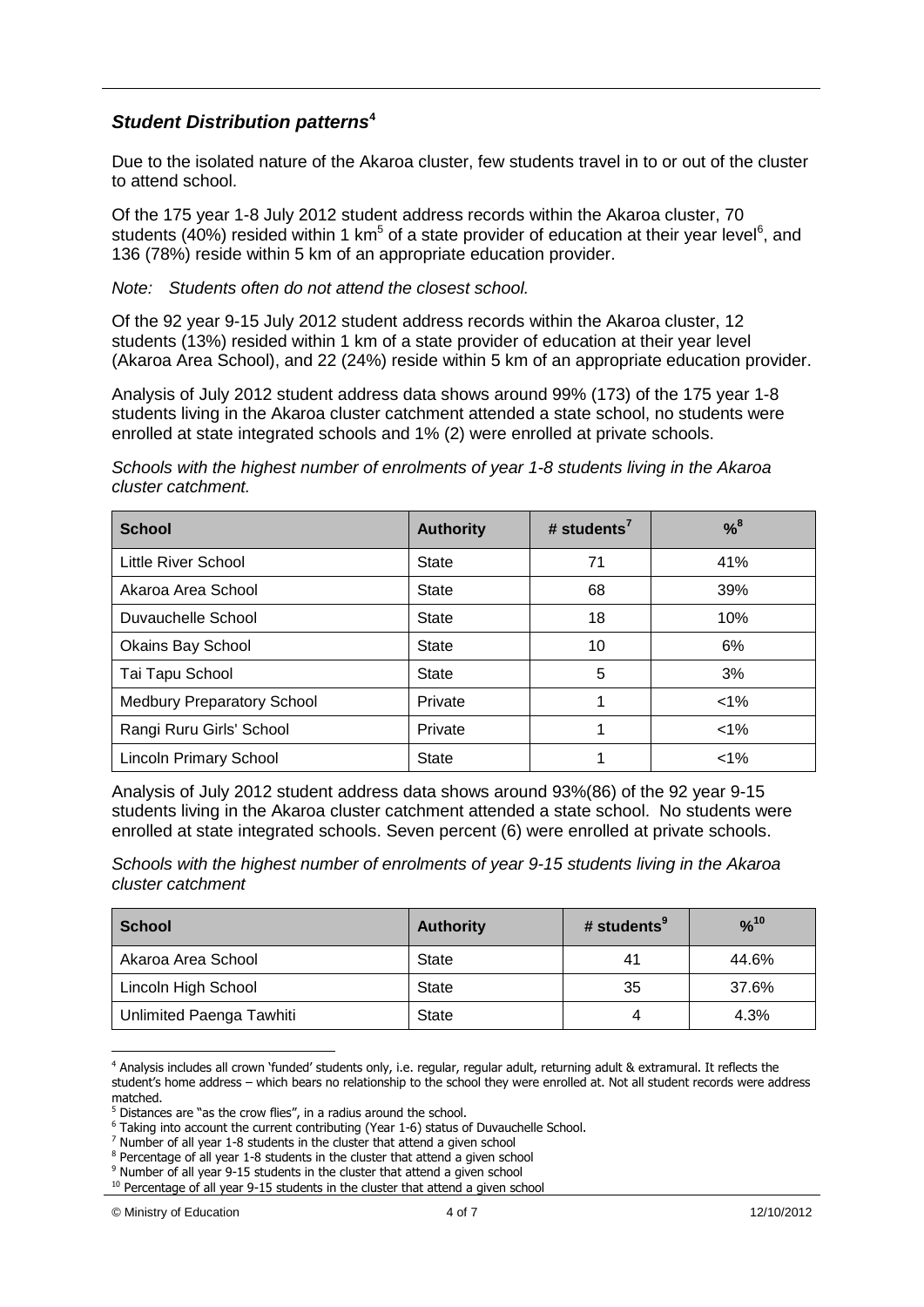| <b>School</b>                      | <b>Authority</b>    | # students $9$ | $\frac{9}{6}$ <sup>10</sup> |
|------------------------------------|---------------------|----------------|-----------------------------|
| Christchurch Girls' High School    | State               | 3              | 3.2%                        |
| <b>Christ's College</b>            | Private: Fully Reg. | 3              | 3.2%                        |
| <b>Hagley Community College</b>    | <b>State</b>        | 2              | 2.2%                        |
| St Andrew's College (Christchurch) | Private: Fully Reg. |                | 2.2%                        |
| Linwood College                    | <b>State</b>        |                | 1.1%                        |
| St Margaret's College              | Private: Fully Reg. |                | 1.1%                        |

Secondary students are more likely to attend a private school than their primary age counterparts.

### *Population change<sup>11</sup>*

At March 2010, 160 year 1-8 student records<sup>12</sup> and 91 year 9-15 student records were matched to addresses within the Akaroa cluster.

At March 2012, 177 year 1-8 student records and 98 year 9-15 student records were matched to addresses within the Akaroa cluster.

While this may suggest the local school age population has increased slightly, this change is not considered significant.

There are no areas of CERA "Red Zone" land within the cluster and no proposed greenfield residential developments.

On this basis the scale of household change in the schools catchment is expected to have little impact on future demand for schooling provision in the Akaroa cluster.

The Ministry will continue to work with agencies such as the Christchurch City Council and CERA on projected population change.

<sup>1</sup> *<sup>11</sup>* March data has been used for the comparison across the period 2010 to 2012, as no relevant historical July student address data exists.

<sup>&</sup>lt;sup>12</sup> Student address records are geocoded (address matched) records from the respective school roll returns. Not all records were address matched.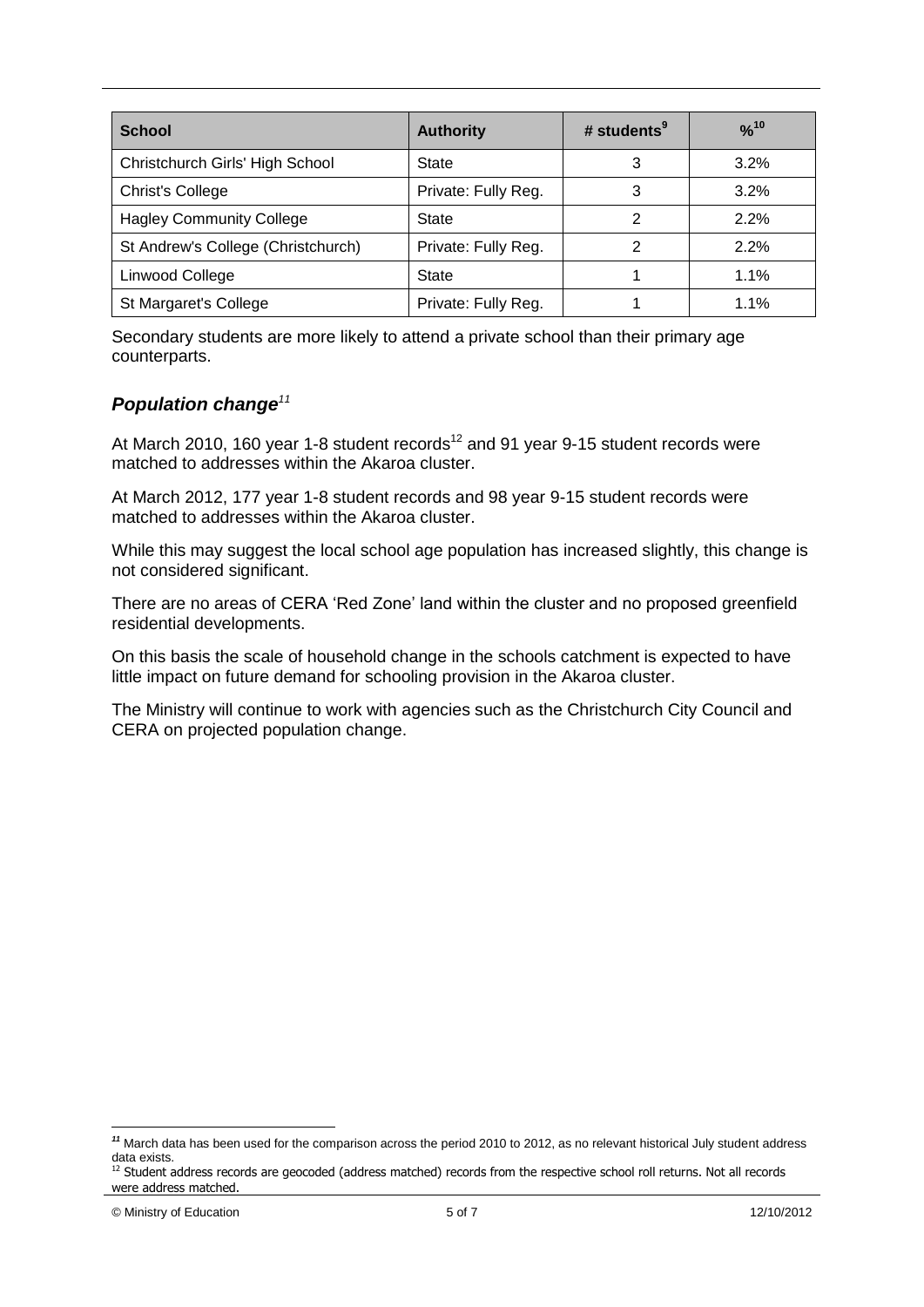### **What would closure mean for the school and its community?**

Of the 175 year 1-8 July 2012 student address records within the Akaroa cluster, 70 students (40%) resided within 1  $km^{13}$  of a state provider of education at their year level<sup>14</sup>, and 136 (78%) reside within 5 km of an appropriate education provider.

#### *Note: Students often do not attend the closest school.*

Of the 92 year 9-15 July 2012 student address records within the Akaroa cluster, 12 students (13%) resided within 1 km of a state provider of education at their year level (Akaroa Area School), and 22 (24%) reside within 5 km of an appropriate education provider.

Under the proposed changes, including the closure of Le Bons Bay School, and the retention of Okains Bay and Duvauchelle Schools as hubs of Akaroa Area School;

Of the 175 year 1-8 July 2012 student address records within the Akaroa cluster, 67 students (38%) will reside within 1 km of a state provider of education at their year level, and 140 (80%) will reside within 5 km of an appropriate education provider.

Closing Duvauchelle School would enable funding to be invested in the nearby schools where the majority of the learners would most likely go, and into the network generally to provide modern learning environments for a larger number of students.

Safe and inspiring learning environments are key to meeting the New Zealand Property vision for greater Christchurch schools, which means:

- Ensuring any health and safety and infrastructural issues are addressed  $\bullet$
- Taking into account whole of life cost considerations, to allow cost over the life of the  $\bullet$ asset, rather than initial capital cost to drive repair or replacement decisions
- Enabling all entitlement teaching spaces to be upgraded to meet the "Sheerin" Core  $\bullet$ modern learning environment standard – which has a strong focus on heating lighting, acoustics, ventilation and ICT infrastructure upgrades.

This will include the provision of appropriate shared facilities across schools within a cluster that can be used by both schools and the community and other agencies as appropriate.

The Ministry will ensure appropriate provision for learners within this cluster to support any changes that may result from consultation.

The Ministry will provide information around enrolment options to families and provide required support.

There is a school transport policy for students and provision will be available as appropriate.

The provisions of the respective employment agreements will apply for staff.

<sup>1</sup>  $13$  Distances are "as the crow flies", in a radius around the school.

<sup>&</sup>lt;sup>14</sup> Taking into account the current contributing (Year 1-6) status of Duvauchelle School.